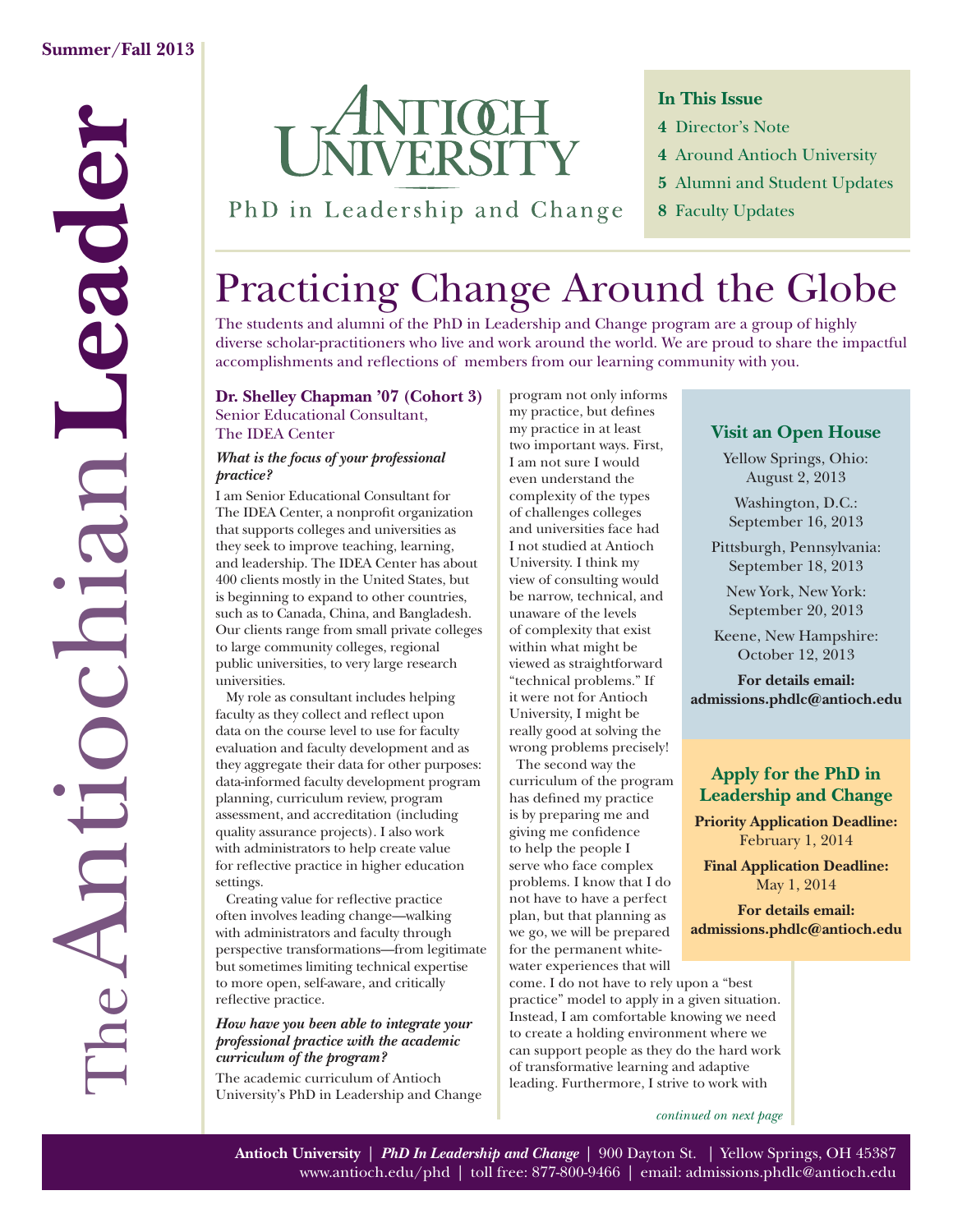## The Antiochian **Leader** Summer/Fall 2013

## *Engaging Higher Education Leaders in Meaningful Change continued from page 1*

all stakeholders and value people regardless of their positions within the organization.

 Having an understanding of the complexity of problems in higher education and being prepared for adaptive responses is key to my job because I travel to so many different types of campuses on a regular basis. If I had a narrow expectation of how things should work and a toolbox type of solutions to common problems, I could not be effective. Instead, I spend a lot of time getting to know clients before I arrive and tailoring my consulting to creating the types of experiences that will help them go deep in discovering their needs and best ways forward.

#### *Have there been benefits or opportunities that have been created as a result of your experience in the program?*

Because I studied at Antioch University, many doors have opened for me. Not only have I been able to travel around the country and work with many different types of colleges and universities, but now I am about to transition into a new endeavor—leadership development in Africa. Specifically, I will be going to West Africa Theological Seminary (WATS) in Lagos, Nigeria as special advisor to the provost (president). There I will work alongside my friends at WATS in mentoring faculty, developing curriculum, and helping with assessment, and accreditation. I will also have the opportunity to teach in the graduate programs, to mentor female students, and to speak in chapel services. Currently, they have about 600 students from 150 different denominations and 75 native language groups. They offer bachelors and masters degrees and plan to develop a doctor of ministry degree.

Many Africans would say that leadership development is the greatest need in Africa today. I hope to take all that I learned from Antioch University's PhD program in Leadership and Change with me as I go to work alongside my friends in Nigeria. You can learn more about my work at: [shelleyachapman.blogspot.com.](www.shelleyachapman.blogspot.com) 



**Ashley Lackovich Van-Gorp (Cohort 11)** Curriculum Design Consultant, Center for Creative Leadership

#### *What is the focus of your professional practice?*

I am an international consultant for gender programming, focusing on adolescent girls and what the United Nations terms harmful traditional practices such as early marriage, female genital cutting and bride price. I am currently based in Addis Ababa, Ethiopia.

#### *How have you been able to integrate your professional practice with the academic curriculum of the program?*

By integrating professional themes into my doctoral studies I am deepening my understanding of my practice while simultaneously building an academic portfolio that opens up new professional opportunities. Theory and practice go hand in hand, with one constantly informing and enhancing the other. Antioch University added nuance to my identity: I am a scholar because I am a practitioner and a practitioner because I am scholar.

Specifically, while working on my Case Study, I encountered the Positive Deviance approach, an adaptive behavior change strategy, that focuses on community members who have solved challenges to their well being without having any additional resources other than their peers. It posits that western knowledge is not universal and that indigenous solutions exist, which corresponds with the concepts we encounter in the PhD program. I explored this approach in several learning achievements, and then began to apply it to my practice. I am working toward becoming one of very few practitioners experienced in applying Positive Deviance to curtail harmful traditional practices.

#### *Have there been benefits or opportunities that have been created as a result of your experience in the program?*

The Center for Creative Leadership recruited me to help design a life skills toolkit for adolescent girls in Ethiopia based on my work in the program and Antioch University's reputation for educating critically thinking change agents. Antioch University is pushing me

toward professional goals while enabling me to live out my ethics. As with Positive Deviance, there are options to questionable mainstream development trends and Antioch University is empowering me to speak out against the questionable in the name of the ethical.



## **Katie Larson (Cohort 12) Educational** Consultant

*What is the focus of your professional practice?* 

As an education consultant, I have worked extensively in Spain and South Africa. Most recently I have engaged in cooperation with Cambodian teachers, students and international volunteers learning and teaching English in Siem Reap, home of the United Nations Educational, Scientific, and Cultural Organization (UNESCO) Heritage Site, Angkor Wat.

#### *How have you been able to integrate your professional practice with the academic curriculum of the program?*

My focus has been studying what it means to be a global citizen in the 21st century. I have been interviewing self-initiated expatriates to learn about the benefits of living abroad as well as researching various ways that we incorporate globalism into our secondary and post-secondary education curriculum. My goal is to encourage more American students to take advantage of the lessons that traveling and living abroad can give. The growth of tolerance that accompanies travel allows 21st century leaders to better understand the intricately woven cultural themes that you could not understand by simply reading. To encourage young adults to travel, this summer I plan on teaching a course to American middle-school students titled "Global Citizen 101" that will culminate with students applying for a United States passport in order to begin their own journeys abroad.

#### **Have there been benefits or opportunities** *that have been created as a result of your experience in the program?*

I was confident I wanted to begin my doctorate degree, but thought I would have to "settle down" to do so. When I found Antioch University's PhD in Leadership and Change, I not only felt relieved I could continue living the international lifestyle, but I decided I could focus my studies on an area I am passionate about.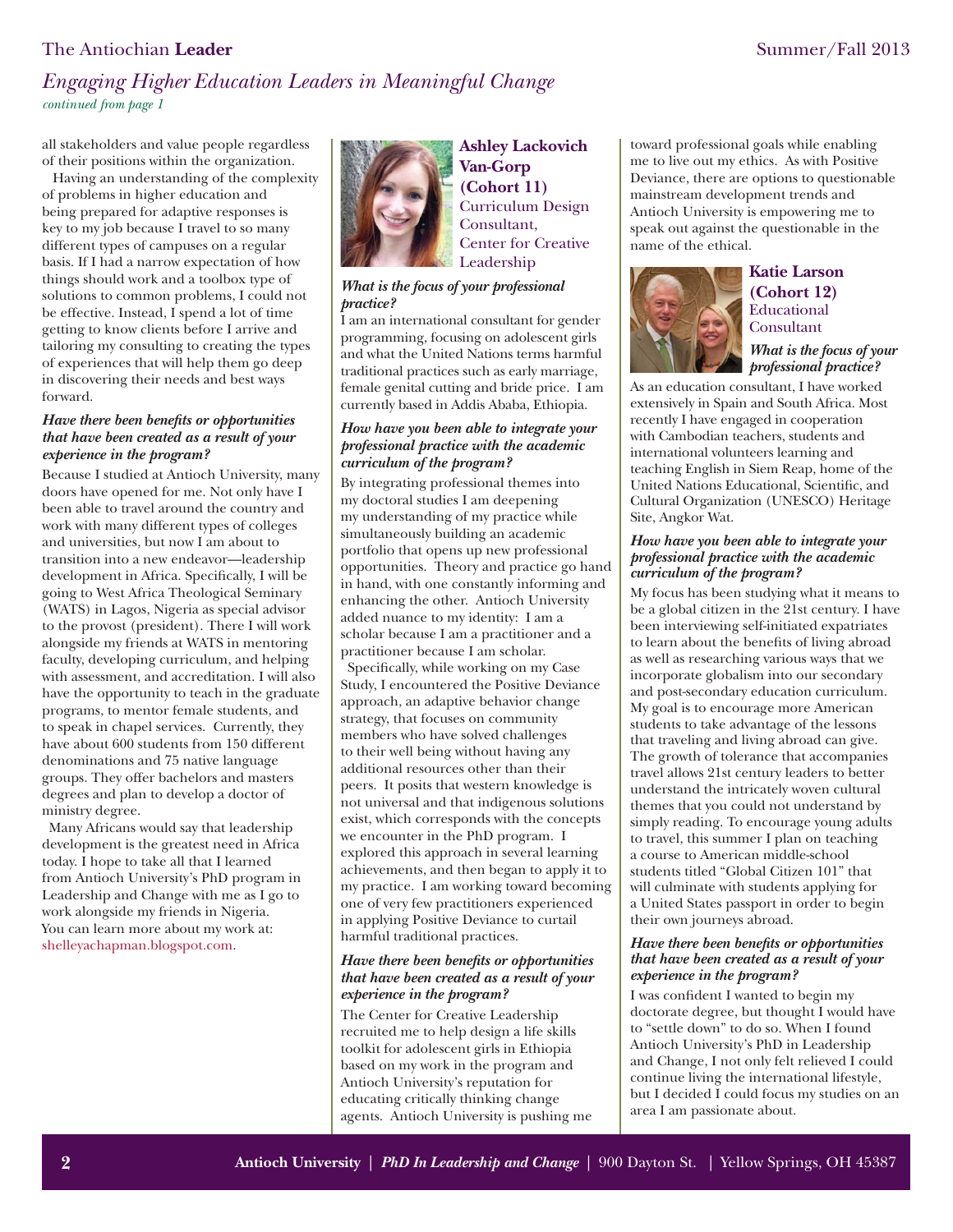### PhD in Leadership and Change The Antiochian Leader

*Engaging Higher Education Leaders in Meaningful Change continued from page 2*



**Dr. Emmanuel Oluyitan (Cohort 9)** Founder and Executive Director, Association of Nigerians Against **Corruption** *What is the focus of your professional practice?* 

Though a journalist by profession, I have engaged in campaigning against corruption and a change in attitude among leaders and followers in Nigeria, as earlier as 1957, before I graduated from my first doctoral program in 1980. Campaigning against corruption led to my formation of the Association of Nigerians Against Corruption, a body that has conducted workshops and seminars among Nigerians at home and in Diaspora.

#### *How have you been able to integrate your professional practice with the academic curriculum of the program?*

My focus in the PhD in Leadership and Change program has been the integration of my campaign within the academic curriculum. The flexibility of the curriculum made it possible for me to design all my Learning Achievements to the issue of leadership and corruption. As a result, I was exposed to a considerable range of literature on leadership and corruption that have grounded me deeper in the subject knowledge. The program even made it possible for me to conduct my first seminar on leadership and corruption in the Diaspora.

#### **Have there been benefits or opportunities** *that have been created as a result of your experience in the program?*

The program has given me the skill to design a road map for future seminars, on corruption and change that I plan to implement in Nigeria and other African countries where corruption is endemic. The result is a dissertation on combatting corruption at the grass-roots level.



**Susan Summers (Cohort 9)** Accredited Music Therapist and Vocal Psychotherapist Capilano University

#### *What is the focus of your professional practice?*

For 25 years, I have worked with older adults with dementia and other chronic diseases in residential care, as well as adults who are in hospice care. I am also on faculty at Capilano University's music therapy program in Canada. Additionally, I have a small private practice that includes vocal psychotherapy, therapeutic singing lessons, energy healing work and supervision. My research interest and dissertation topic is about singing as a healing influence for change and transformation, stemming from my teaching and clinical experience of seeing beautiful healing outcomes for people who sing.

#### *How have you been able to integrate your professional practice with the academic curriculum of the program?*

I had been involved in leadership my entire life, though had never taken any formal training in it. Being a part of the PhD program has improved my leadership skills in my many board roles in the Music Therapy Association of British Columbia (MTABC), Arts Health Network Canada and Music Heals. Being involved in my own learning and writing has greatly enhanced my teaching and ability to support my student's learning. I have brought an intentional leadership focus to the music therapy students I teach, offering them insights from what I have learned about leadership models and in organizational change. I have also brought my learning into our professional association, doing my organizational change project with the MTABC board.

#### *Have there been benefits or opportunities that have been created as a result of your experience in the program?*

I have taught in Germany many times over the past 22 years, mostly to those who work in residential care nursing homes and who wanted to use music in their work with elders with dementia and other chronic illnesses. This year, I am creating and teaching a one-week course about music therapy in dementia care with Germany music therapists, many who likely do not work actively with the elders. It is in Lindau, Germany, which is a southern city on the seaside and is a resort town.

Being in an interdisciplinary cohort in a U.S. doctoral program has given me the opportunity to learn about other professions and in particular, about social justice issues in America. That has been eye-opening for me. The program has also facilitated the examination of my own values and ways of being, and has solidified my appreciation for being Canadian. I am grateful to have been able to learn within a construct that is not entirely familiar i.e. leadership and change, in a culture and country that is similar but in many ways, very different to my own, and I have grown personally from the experience. I am very grateful for the mentorship of the faculty, staff and of my cohort. I believe that international students enhance Antioch's program and I was grateful to have had the opportunity to study, learn and contribute to this development.



### **Belete Woldegies (Cohort 9)** Executive Director, Nurture Education

and Development *What is the focus of your professional practice?*

I am Executive Director of Nurture Education and Development (NED) working on charity mainly supporting vulnerable and marginalized women and children in Ethiopia.

#### *How have you been able to integrate your professional practice with the academic curriculum of the program?*

Antioch University's program is very flexible and convenient. I was able to attend the program, conduct research, and participate in the residency without affecting my work and my family in Ethiopia.

#### **Have there been benefits or opportunities** *that have been created as a result of your experience in the program?*

My leadership skills have improved and brought changes in my organization and other commitments in the community. The program also contributed to the enhancement of my engagement in the community services and helped me to link my professional practice in charity work and education with the academics/scholarship and further nurture incrementally the horizon of my intellectual capability in leadership and change.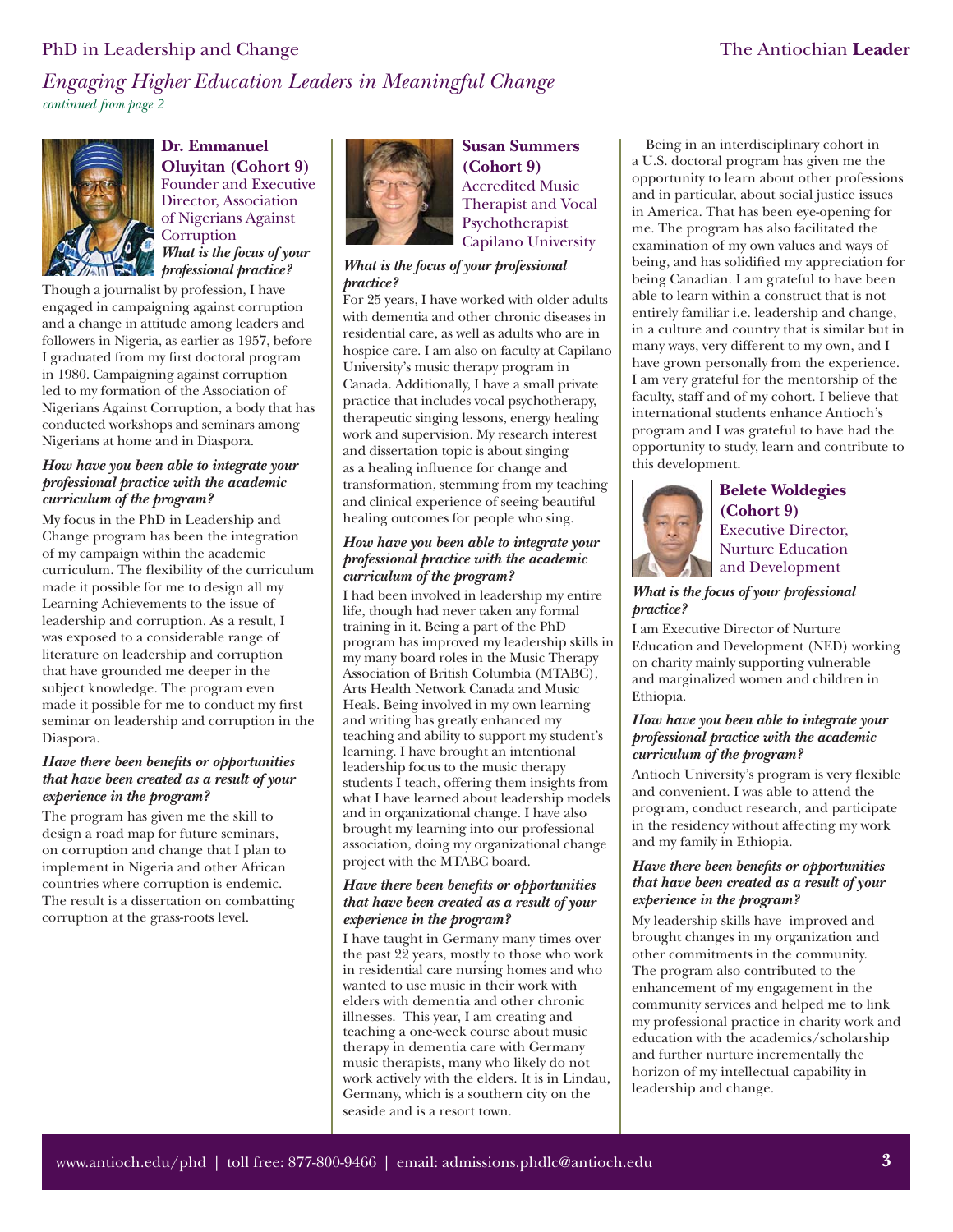## **Director's Note**



There is lots of news in the PhD program these days. First, we are starting our 12th year and welcoming Cohort 13 (See the Cohort profile on  $p. 7$ . This is the largest cohort to date, with 30 excited new

students awaiting the Yellow Springs residency. We had the largest number of inquiries to date, and the largest number of completed applications. What this says to me is that word of our program continues to spread. I thank many of our current students, alumni and even mentor faculty for sharing their doctoral experiences with others and helping make our program so successful.

I am also pleased to share that I have stepped down from my responsibilities as Antioch University's Vice Chancellor for Academic Affairs, effective July 2013, so that I can spend more time on the PhD program. We have some very exciting ideas for growth and expansion and you'll be hearing much more about all of this in the months ahead. Be ready as we take off!

As many of you know, one of my University responsibilities over the past 2–3 years was to lead the University's reaccreditation with the Higher Learning Commission. All regionally accredited higher education institutions engage in a multi-year self-study process in preparation for the reaccreditation site visits. I was the chair of the self-study process and wrote the institution's final report. Over 80 faculty and staff across the University were involved in teams that worked on various aspects of the study and analysis. We are now in the final days of the reaccreditation process, with the review team concluding its very last visit in early August. Over several months, the reviewers visited every campus and met with faculty, staff, students and community members across the nation. The reviewers also met with over a dozen program

students and graduates at an Ohio meeting in April and, of course, met with the full faculty team virtually. I know the reviewers were very impressed with what they saw and heard. Their final report should be out in early fall.

 In terms of other program news, we continue to improve. This year we will have a new "skin" to our portal. It has a contemporary look and a totally user-friendly feel. We are also going live this year with several new curricular innovations. First, we are piloting a new virtual *Appreciative Dissertation Forum* that will substitute for the third year's 4th residency. And to provide more support for students who are writing their dissertations, we have created virtual faculty-facilitated *Dissertation Intensives*.

Feel free to contact me anytime.

Laurien Alexandre lalexandre@antioch.edu

## **Around Antioch University**

#### **Antioch University Los Angeles**

Antioch University Los Angeles (AULA) has announced a new scholarship which will cover the full tuition for one deserving nonprofit employee or nonprofit volunteer enrolled in AULA's Master of Arts in Nonprofit Management degree program, launching its first cohort fall 2013. Learn more about the Abramson-Muscarolas Scholarship at [www.antiochla.edu.](http://www.antiochla.edu/pressrelease/antioch-university-los-angeles-announces-abramson-muscarolas-scholarship-in-nonprofit-management/)

#### **Antioch University Midwest**

Antioch University Midwest (AUM) is accepting applications for its new and unique low residency Individualized Bachelor of Arts (IBA) degree program. The program is designed for students who have specific academic or personal goals and want to develop their own degree. Learn more about the opportunity a[t www.midwest.antioch.edu.](http://midwest.antioch.edu/2013/your-degree-your-interests-your-life-aum-offers-new-individualized-bachelor-degree/)

#### **Antioch University New England**

Antioch University New England (AUNE) has launched a new Holistic Special Education Concentration within its Elementary Teacher Certification. This concentration will prepare teachers to work effectively as either general or special education teachers (or both) and to be leaders in educational environments that are in various stages of moving towards inclusion. Learn more about this offering [at www.antiochne.edu.](http://www.antiochne.edu/teacher-education/integrated-learning/holistic-special-education-concentration/)

#### **Antioch University Santa Barbara**

Antioch University Santa Barbara's (AUSB) Summer Writing Institute (SWI) will be held July 28th–August 3rd, 2013. The SWI combines intimate workshops, networking opportunities, and evening readings by AUSB faculty and guest authors. Learn more about this opportunity at [www.antiochsb.edu.](http://www.antiochsb.edu/swi/)

#### **Antioch University Seattle**

Antioch University Seattle (AUS) has selected Dr. Brian Baird, educator, psychologist and former six-term congressman, as the next president. Learn more about Dr. Baird at [www.antiochseattle.edu.](http://www.antiochseattle.edu/about-aus/leadership/aus-presidential-search/)

#### **Antioch Education Abroad**

Antioch Education Abroad's (AEA) Community Development in Cameroon program has been selected as a finalist for GoAbroad's 2013 Innovative New Program Award. Learn more about the program and this recent recognition a[t www.antioch.edu.](http://www.antioch.edu/featured-program/aeas-cameroon-program-selected-as-finalist-for-innovative-new-program-award/)

The PhD in Leadership and Change program supports the fight against global warming by offsetting the climate impact of all work-related air travel by program faculty and staff through annual donations that support projects involving renewable energy, energy efficiency, and reforestation.

Antioch University is fully accredited by the North Central Association of Colleges and Schools (NCA). The PhD in Leadership and Change program obtained full and permanent approval from the Ohio Board of Regents in Summer 2005.

#### **Antioch University's Mission**

Antioch University provides learnercentered education to empower students with the knowledge and skills to lead meaningful lives and to advance social, economic, and environmental justice.

*To learn more about our multi-campus system visi[t: www.antioch.edu](www.antioch.edu)*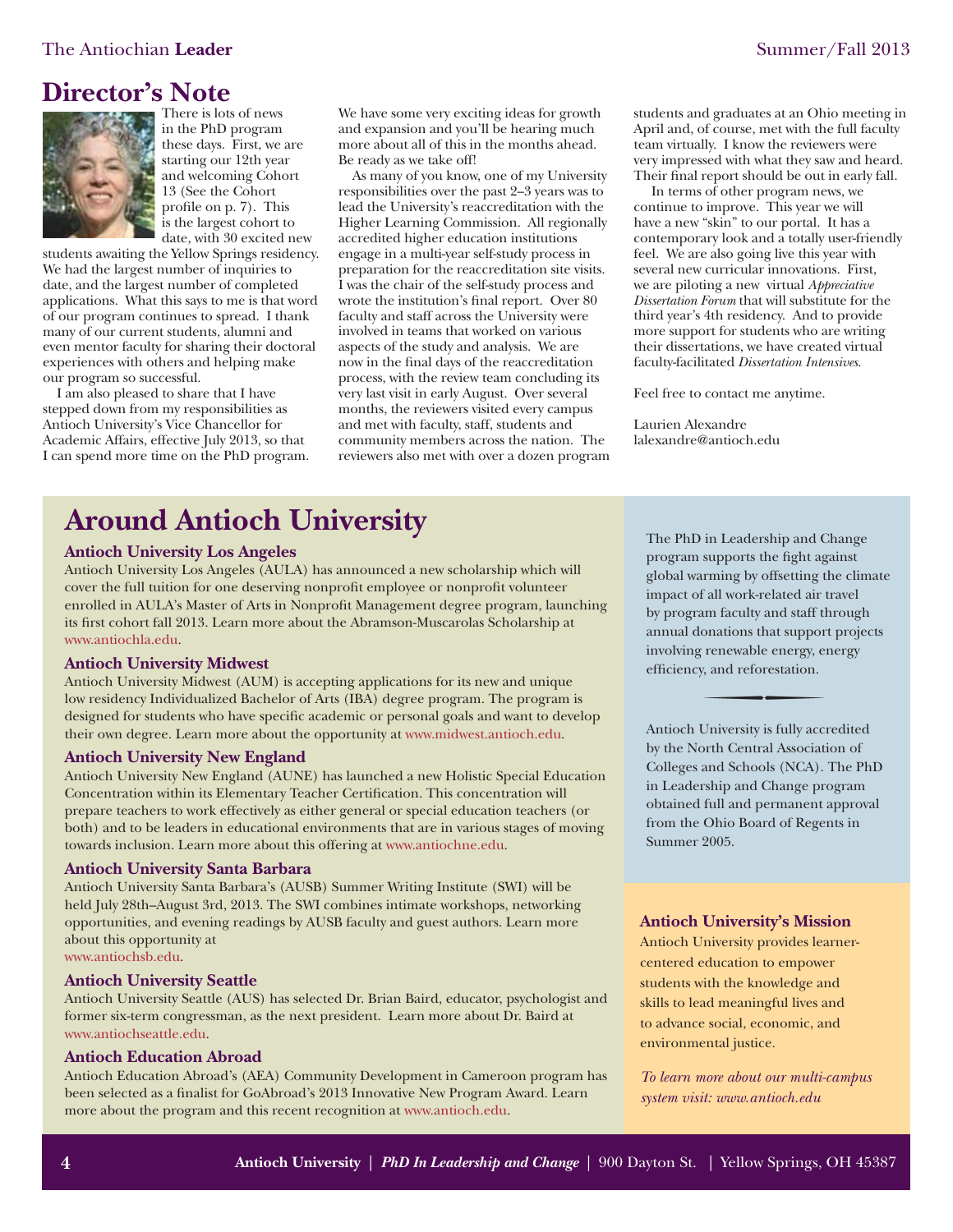# Alumni and Student Updates

## **COHORT 2**



**Dr. Luane Davis Haggerty**, Senior Lecturer at the

National Technical Institute for the Deaf at the Rochester Institute of Technology, has created *Dangerous Signs*, a new performance group that

uses a mix of performance craft (mime, dance, storytelling, song, poetry) to create unique fully staged pieces of visual art fusing spoken word, music and American Sign Language (ASL) poetry. *Dangerous Signs* represents global community building through the diversity of talent and the choice to perform in ASL, spoken English, music, and dance. The group has performed in the Rochester, New York area over the past year in notable events such as the Rochester Fringe Festival, The National Museum of Play, The Hochstein School of Music, and most recently, pieces were created specifically for video while the group was performing in New York City. *Dangerous Signs* presented six shows over four days at the Interborough Repertory Theater. Learn more about Dr. Haggerty and her work at [www.ntid.rit.edu.](http://www.ntid.rit.edu/success/luane-davis-haggerty)

**Dr. Charis Sharp** recently presented, "Fish or Cut Bait: Making Difficult Staffing Decisions" at the American Montessori Society national conference and "Leadership Theory for the Montessori School" to the Vancouver Island Montessori Association. Dr. Sharp, an awardwinning former teacher, and treasurer for the Pacific Northwest Montessori Association. is head of Cedar River Montessori School in Renton, Washington.

**Dr. Andy Zavakos** recently accepted the position of Assistant Vice President of Human Resources at the University of Dayton.

*"The PhD program changed me as a person and has transformed my thinking. I am a more confident, influential and successful leader and follower"*

> **Dr. Stan Vinson '11 (Cohort 3)** Assistant Professor of Business Administration, Lander University

## **COHORT 3**

**Dr. Sarah Hippensteel Hall** was honored with the Water Management Association of Ohio's Distinguished Service Award in recognition for her noteworthy contributions toward the improvement of water usage in Ohio. Dr. Hall is the manager for watershed partnerships at the Miami Conservancy District (MCD). In particular, Dr. Hall's noted efforts included the implementation of a variety of land conservation, green infrastructure public awareness and watershed protection projects, and the creation of the internationally recognized Great Miami River Watershed Water Quality Credit Trading Program.

**Dr. Mark Moir** recently accepted the position of Vice President of Human Capital with Kaiser Permanente of Colorado.

## **COHORT 4**

**Dr. Axel Meierhoefer, Chief Executive Officer** for Innovision Global, recently helped to develop and launch a Certified Leadership Practitioner (CLP) program including an advanced communication course accredited for Continuing Education Units for licensed social workers and licensed counselors. Dr. Meierhoefer is also President and Managing Director of Axel Meierhoefer Consulting specializing in project management, facilitation and teaching, learning design and implementation, and business coaching. Learn more about Innovision Global and their offerings a[t www.innovisionglobal.com.](http://www.innovisionglobal.com/)



**Dr. Anthony Scriffignano,** Senior Vice President of Worldwide Data and Insight for Dun & Bradstreet, has been recently featured in *Information Week* for his work regarding multilingual, multinational

data. Find the full profile at [www.informationweek.com.](http://www.informationweek.com/big-data/news/big-data-analytics/big-data-profile-dbs-anthony-scriffignano/240152873) 

### **COHORT 5**



**Dr. Laura Santana**  was recently hired by The InterAmerican Development Bank in Washington, DC, as a research/consultant to undertake a Needs Assessment Discovery in

order to help them craft their Leadership Architecture. Additionally, Dr. Santana joined the faculty of the Center for Creative Leadership/American Express Leadership Academy. The Academy's focus is to provide extensive leadership development to emerging leaders in the nonprofit sector. As a speaker at the American Nurses Association's annual meeting in January, Laura provided executive nurses from all regions of the United States and its territories with insights about the importance of boundary spanning practices for effective leadership.

## **COHORT 6**

**Norman Dale** is author of a chapter in the newly published book entitled, *Aboriginal Peoples and Forest Lands in Canada* (UBC Press, 2013). The chapter, "Progress and Limits to Collaborative Resolution of BC Indian Forestry Wars," highlights the contrast between broad, optimistic generalizations about consensus-based planning versus the ways in which such processes play out within indigenous communities. Learn more about the book a[t www.ubcpress.ca.](http://www.ubcpress.ca/search/title_book.asp?BookID=299173822)

## **COHORT 7**



**Dr. Peter Dickens,**  Principal of the consulting company The Iris Group, recently traveled to Chiang Mai, Thailand, for the Business as Mission Leadership Forum where he had an opportunity to informally

share his doctoral research regarding factors that facilitate emergent organization change.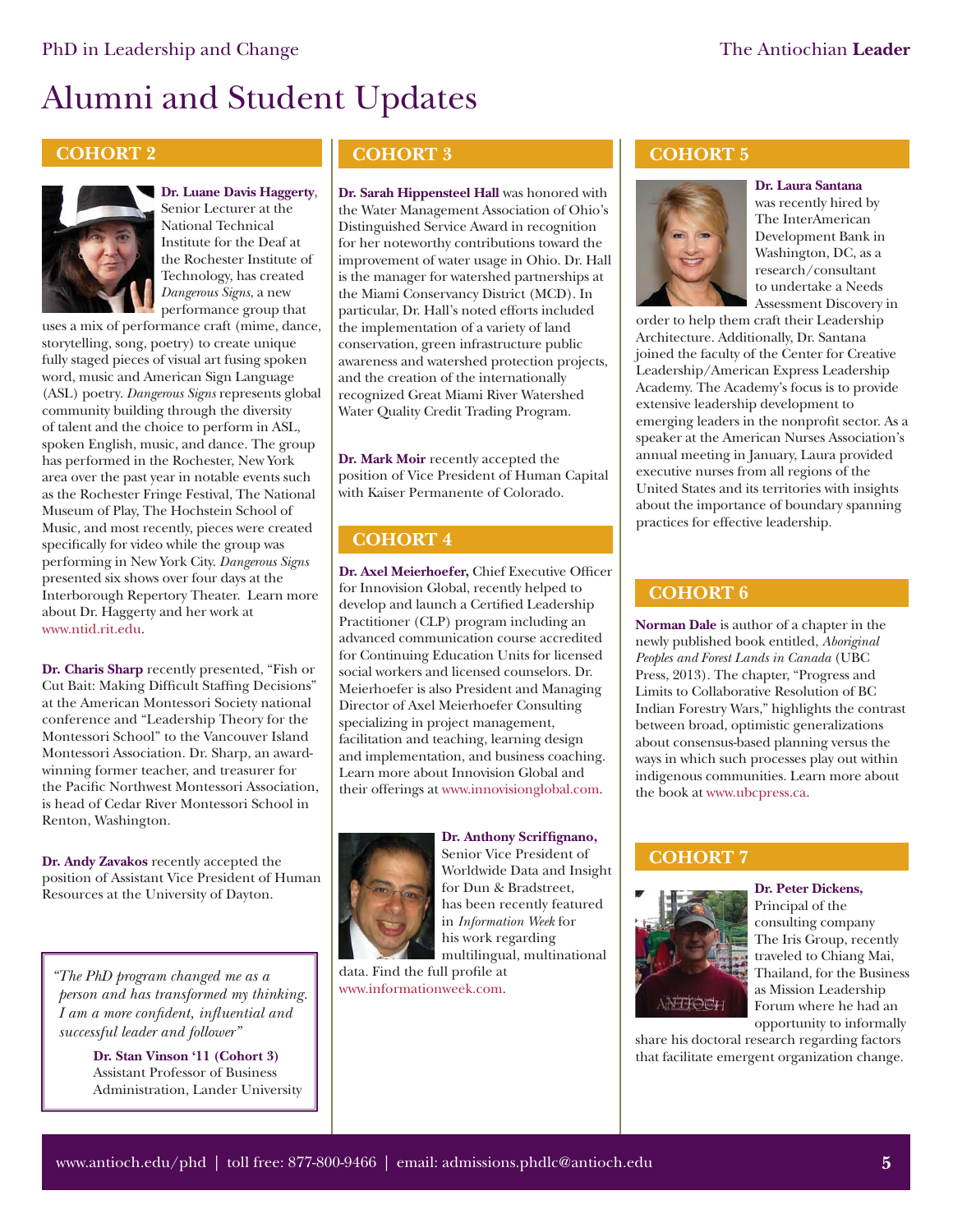# Alumni and Student Updates

## **COHORT 7 (continued)**

**Dr. Kara Malenfant** recently co-authored the chapter entitled, "Association of College and Research Libraries (ACRL) Scholarly Communications Roadshow: Bellwether for a Changing Profession" in the collection *Common Ground at the Nexus of Information Literacy and Scholarly Communication*  (ACRL, 2013). Additionally, Dr. Malenfant contributed to the white paper *Intersections of Scholarly Communication and Information Literacy: Creating Strategic Collaborations for a Changing Academic Environment* published by the Association of College and Research Libraries. The white paper, written by a working group of leaders from many areas of the association, explores and articulates three intersections, which indicate areas of strategic realignment so that libraries can be resilient in the face of tremendous change in the scholarly information environment. Dr. Malenfant is also set to present "Assessment in Action: Academic Libraries and Student Success" during the Association for the Assessment of Learning in Higher Education Third Annual Assessment Conference and will co-present "The Endless Possibilities for Professional Development for Continuous Improvement and Demonstrating Library Value: a Case Report of an Initial Project" during the 7th International Evidence Based Library and Information Practice Conference.

### **COHORT 8**

**Dr. Brent French's** advocacy for military Reservists and National Guard members led to his participation in the introduction of the Staying Strong program to several central schools in Massachusetts. Staying Strong is a national program funded by the Red Sox Foundation and is designed to bolster the resilience of military-connected children. More information can be found at [www.stayingstrong.org.](www.stayingstrong.org) Dr. French has also been working closely with "Upholding the Promise," an activity of the Center for New American Security, which works through research, analysis, dialogue and outreach to explore the effects of military service upon current and former service members and their families.

## **COHORT 9**

**Nora Antoine** has received Sinte Gleska University's Faculty Member of the Year Award in recognition for her distinguished services as Chair and Professor of Business Education. Additionally, Antoine was recognized with the prestigious 2013 Mellon Faculty Enhancement Doctoral Fellowship.

**Tom Borrup** recently presented "Artists and Creativity in Urban Planning and Placemaking" at the 11th Urban Research Plaza Forum entitled *Art Access and Advocacy - Promoting Creativity and Innovation in Urban Communication for the Development of Participatory and Happy Communities* at Chulalongkorn University in Bangkok, Thailand. Additionally, Borrup assumed the Special Fellow-in-Residence position at the Camargo Foundation in Cassis, France, while he completes his dissertation. Camargo is a 40-year-old retreat center for scholars and artists that offers an interdisciplinary residency fellowship program for scholars pursuing studies in the humanities and social sciences.

**Susan Cloninger** presented "Locating Working Single Parents in Scholarly Literature, 2012: A Call for Leadership" at the inaugural International Leadership Association's Women's Leadership Affinity Group conference.

**Annie Hernandez** has been named Director of Youth Philanthropy for the Frieda C. Fox Family Foundation out of Los Angeles leading its national network Youth Philanthropy Connect. Learn more about the organization at [www.fcfox.org](http://fcfox.org/news/51-frieda_c_fox_foundation_announces_youth_philanthropy_director_annie_hernandez).

**Tammy Stachowicz,** Assistant Professor and Associate Chair of Social Sciences and Humanities at Davenport University, recently authored the article entitled, "CFLE Perspectives: Using Field Trips to Promote Multicultural Competence" published by the National Council on Family Relations. Access the full article [at www.ncfr.org.](http://www.ncfr.org/cfle-network/cfle-network-current-issue/cfle-perspectives-using-field-trips-promote-multicultural-co)

## **COHORT 10**

**Kirk Adams,** President and CEO of The Lighthouse for the Blind, Inc., was asked to serve on Washington State's incoming governor's Transition Advisory Committee. The committee will remain intact as an advisory body for his administration. Additionally, Adams will speak about nonprofit social enterprise to the third Northrop Grumman Lunch and Learn series in Los Angeles and has been asked to contribute to a panel at the American Foundation for the Blind's annual leadership conference focusing on the ways in which blind professionals can effectively achieve leadership positions within organizations.

**Froswa Booker-Drew,** President of Soulstice Consultancy, has published *Rules of Engagement: Making Connections Last* (Austin Brothers Publishing, 2013), a workshop for women who understand the value of relating to others, both professionally and personally to enhance networking connections. Learn more about the book at [www.austinbrotherspublishing.com.](http://www.austinbrotherspublishing.com/RulesofEngagement.html)

#### **Brenda K. Manuelito** and **Carmella**

**Rodriguez,** Co-Founders of nDigiDreams, an indigenous-focused consulting and training company that specializes in instructional technology and digital storytelling with a focus on health, education, policy, and cultural preservation, were recently featured in the *Glacier Reporter*. Read the full article at [www.cutbankpioneerpress.com.](http://cutbankpioneerpress.com/articles/2013/03/27/glacier_reporter/news/doc5152244a63c48943249494.txt)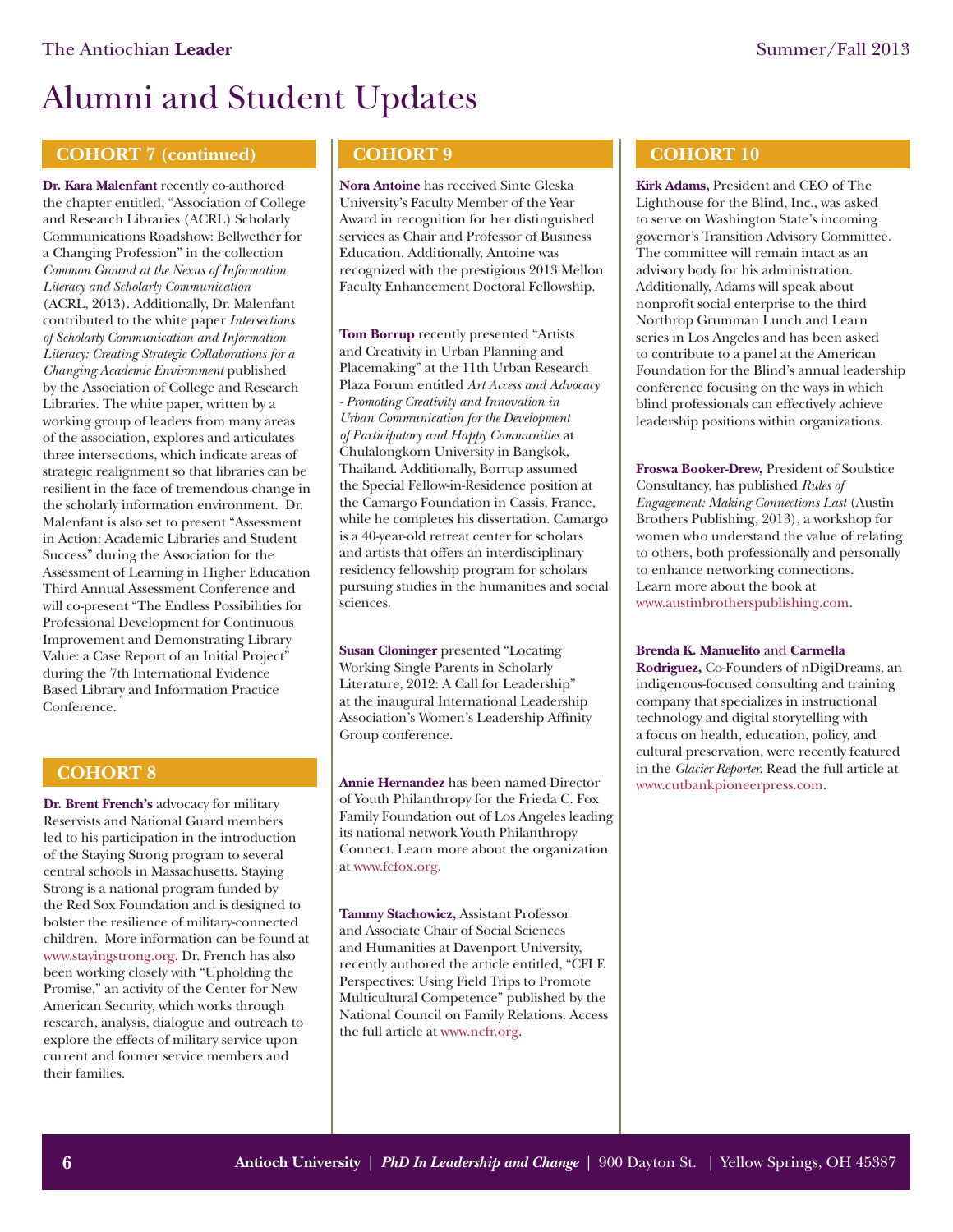# Alumni and Student Updates

### **COHORT 11**



*Members of Cohort 11 celebrate their residency at Antioch University Seattle* 

**Pat Greer** of the University College adult learning program at the University of Denver was awarded the Colorado Cross-Disability Coalition's Lucille Weiss Award in recognition of her commitment to promoting education through innovative means to foster awareness and enrich the lives of individuals with disabilities.

**Maxinne Rhea Leighton** has coauthored the article, "Productive Discomfort: Dialogue, Reproductive Choice and Social Justice Education at the Matilda Joslyn Gage Center" in the *Journal of Museum Studies*. The article presents the process used by the Matilda Joslyn Gage Center in the creation of the *Who Chooses?* dialogue as a replicable model for discussions on reproductive rights. The Matilda Joslyn Gage Center is the first site of conscience dedicated to reproductive choice and social justice education.

Additionally, Leighton's co-authored book *Grand Central: Gateway To A Million Lives* (W. W. Norton & Company; Updated Edition, 2012) was re-launched and re-dressed for the Centennial Celebration of Grand Central. The re-launch resulted in several radio appearances and book panels.

## **COHORT 11 (continued)**

**Abigail Abrash Walton,** Director of Antioch University New England's Center for Academic Innovation (CAI), was awarded a \$2,000 grant to present the CAI's Translating Research to Inform Policy (TRIP) at the inaugural National Adaptation Forum in Denver, Colorado. The John D. and Catherine T. MacArthur Foundation has provided the grant funding, awarded through the forum's organizers. The National Adaptation Forum will bring together individuals from agencies and organizations to exchange the latest scientific knowledge on climate change adaptation and practices.

## **COHORT 12**

**Meridithe Mendelsohn,** Clinic Director for Planned Parenthood of the Great Northwest, was recently recognized for the culmination of her service as President of the Women's Cancer Resource Center of Oakland, California.

**Carolyn Morales** has been accepted into the Leadership Texas program. Morales is one of 92 outstanding women leaders competitively selected from across the state to participate in the longest-running women's leadership development program in the United States.

## **COHORT 13**

## **Cohort 13 Demographics**